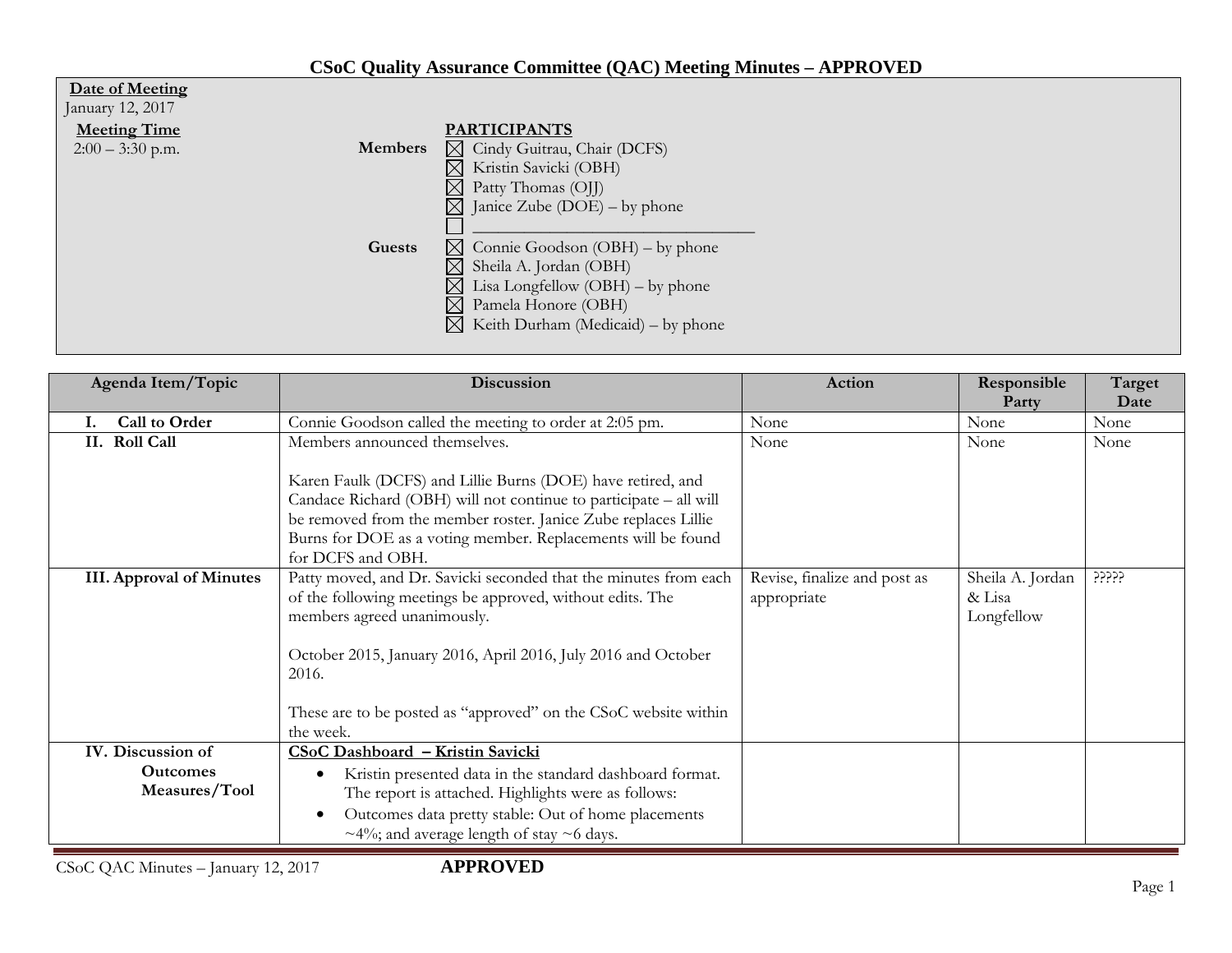| Agenda Item/Topic                | $\sim$ commuted $\sqrt{21}$<br>Discussion                                                                                                                                                                                                                                                                                                                                                                                                                                                                                                                                                                                                                                                                                                                                                                                                                                                                                                                                                                                                                                                                                                                                                                                            | Action                  | Responsible<br>Party | Target<br>Date |
|----------------------------------|--------------------------------------------------------------------------------------------------------------------------------------------------------------------------------------------------------------------------------------------------------------------------------------------------------------------------------------------------------------------------------------------------------------------------------------------------------------------------------------------------------------------------------------------------------------------------------------------------------------------------------------------------------------------------------------------------------------------------------------------------------------------------------------------------------------------------------------------------------------------------------------------------------------------------------------------------------------------------------------------------------------------------------------------------------------------------------------------------------------------------------------------------------------------------------------------------------------------------------------|-------------------------|----------------------|----------------|
| V. Other Items for<br>Discussion | 3 month before and after inpatient psych (74% of<br>$\bullet$<br>members don't use it post CSoC)<br>85% don't use ER (3 months before and after)<br>Living situation at discharge (90% home)<br>CANS global functioning (23 point drop in overall score)<br>- drop indicates decreased need<br>78% school improvement<br>Kristin & Connie shared that currently there are approx 227<br>youth connected to juvenile justice/FINS and approx 138<br>connected to DCFS. Magellan continues to work with the WAAs<br>to ensure accuracy of these numbers.<br>Kristin reported that Dr. Phillipe will be doing outreach to judges<br>to build collaboration re: home and community based services.<br>Part of this will include a survey of providers and agencies to<br>identify gaps (in evidence-based practices).<br>Connie shared at most recent outcomes reports will be made<br>available on the CSoC website after the upcoming State<br>Governance Board meeting.<br><b>State Governance Board Meeting</b><br>Connie advised that the SGB meeting is scheduled for January 25<br>(Room 173) and that Cindy will present the QAC report.<br>Wraparound Coaching<br>Connie informed that the CSoC Team continues working with the | Send meeting update and | Sheila               | Before next    |
|                                  | national trainers on wraparound coaching, and that 7 of 9 WAAs<br>are participating, and the other 2 have chosen to use the University<br>of Maryland model (which was originally introduced by OBH).<br><b>Recent Grant Submission</b><br>Connie informed that the CSoC Team recently submitted a grant<br>for SAMHSA for expansion of system of care principles across the<br>state. The determination will be announced by September 2017.<br>She will keep the QAC updated.                                                                                                                                                                                                                                                                                                                                                                                                                                                                                                                                                                                                                                                                                                                                                      | minutes                 |                      | meeting        |

## **CSoC Quality Assurance Committee (QAC) Meeting Minutes – APPROVED**